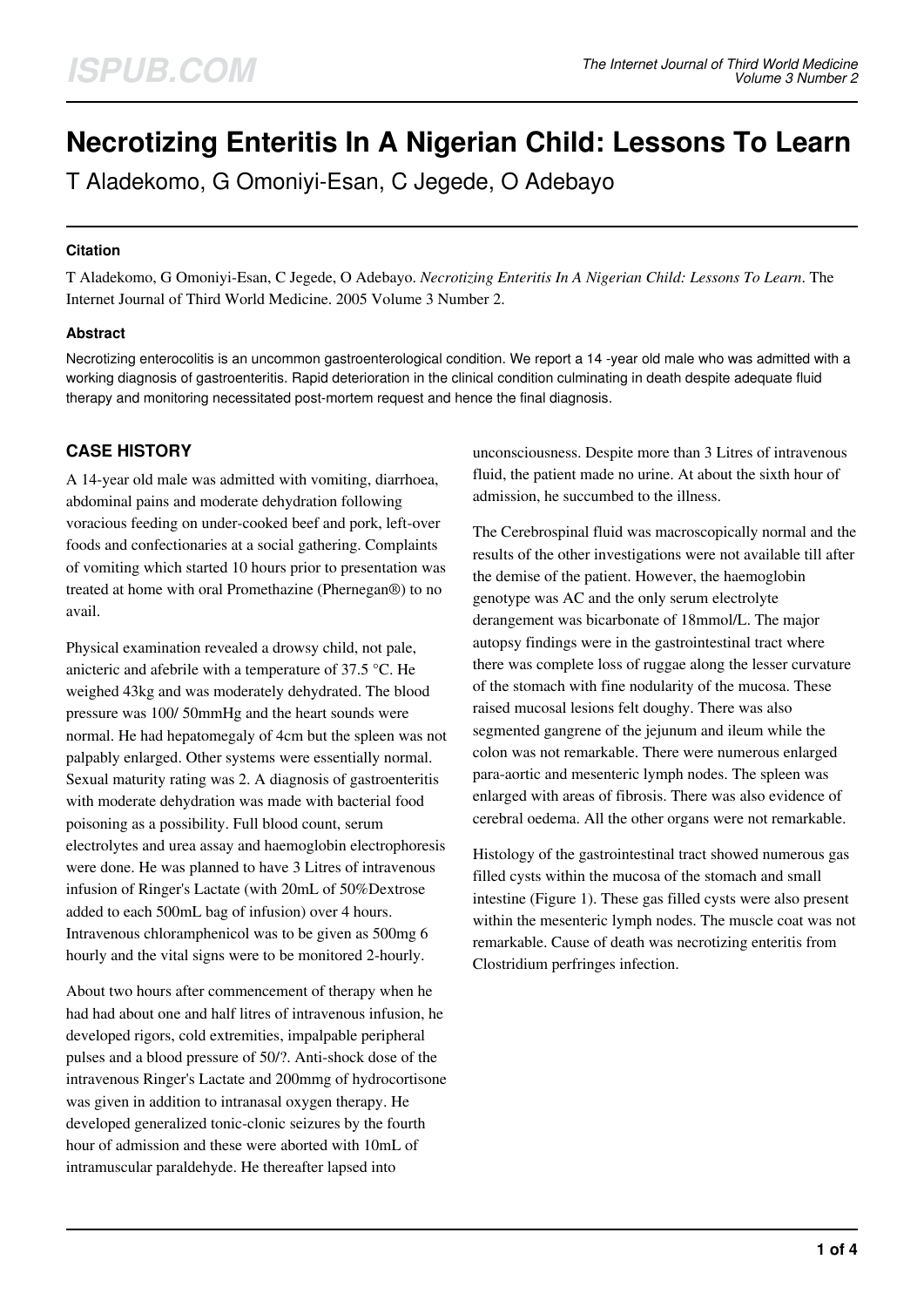## **Figure 1**

Figure shows numerous gas filled cysts (I) within the mucosa of the stomach (II)( $H & E$ )



## **DISCUSSION**

Gastroenteritis is one of the leading diagnoses in a typical children emergency ward in developing countries.  $\binom{1}{1}$  The prevalence of gastroenteritis had reduced considerably following the introduction of Oral Rehydration Therapy by the World Health Organization (WHO) in 1990. $(q)$ Experiences have shown that most cases of childhood gastroenteritis are self-limiting once dehydration is prevented or promptly corrected.

Bacterial food poisoning was suspected when gastroenteritis started suddenly with abdominal cramps but without fever. (3 ) This was especially so when the gastroenteritis started within  $6-18$  hours of taking those meals.  $(4)$  This may be caused by the enterotoxins of Staphylococcus aureus or clostridia organisms especially Clostridium perfringes. Clostridium perfringes type C is particularly known to cause necrotizing enteritis. (<sup>4</sup> ) This disease follows the ingestion of large meals hence bowel distension and bacterial stasis may be contributory factors.  $\binom{3}{3}$ 

Necrotizing enteritis is common in Papua New Guinea during pig feasts  $_{3,4}$ ) and in the low social class where sweet potato is the main diet. (4) Although, scattered cases of necrotizing enteritis caused by Clostridium perfringes have been reported in Western countries,  $\left( \frac{1}{2} \right)$  it is however, not commonly diagnosed in this part of the world. This report is meant to create awareness about this disease in Nigeria and alert physicians to this possibility when managing gastroenteritis. The diagnosis of necrotizing enteritis is not commonly made in our environment probably because the self-limiting viral diarrhoeal diseases are most commonly seen in our clinical practice. Therefore, the rapid deterioration of this patient despite seemingly adequate fluid therapy was unusual and that got us worried. The diagnosis of bacterial food poisoning was also considered because of the initial predominance of vomiting but the fact that the patient was the only person affected in the household made that diagnosis un-likely.

Stool samples were not cultured aerobically and anaerobically because it was not a routine investigation in acute watery diarrhoea in our clinical practice. Perhaps, it would have been helpful in this case. Clostridium perfringes was shown to cause watery diarrhoea and dysentery in a case-control study in Bangladesh but none of the subjects developed necrotizing enteritis.  $\binom{1}{5}$  Although, the organism was not identified in this case, the clinical and pathologic features in the patient were typical of Clostridium perfringes infection. The patient probably contracted the infection from eating large quantities of under-cooked beef and pork which were probably contaminated with the bowel contents of the animals as suggested by Rood and Cole.  $\binom{3}{3}$ 

The altered sensorium at presentation and the rapid progression to shock may be due to the overwhelming effect of toxins produced by the organism. While Asmuth et al  $\binom{6}{6}$ felt that the mechanism by which the toxins cause shock and end organ failure is enigmatic; Wallace et al  $(7)$  ascribed death from enterotoxin-induced shock to various interrelated immunologic mechanisms. It was difficult reversing the shock in this case because of the rapidity of deterioration. It was also interesting that the patient developed cerebral oedema and anuria despite the meticulous fluid therapy. It is not clear why most of the fluid administered was diverted to the brain but it is speculative that this may also explain the altered sensorium and convulsion. However, these would be of research interest in the future.

Intravenous chloramphenicol was used in this patient because it is one of the drugs recommended for infective diarrhoea in the developing world.  $(_{2})$  It also has an additional advantage of high bioavailability when administered orally. The fact that the mother administered promethazine at home implied that she must have bought it off the counter. This practice of unguided drug dispensary and self-medication is common in the developing world. The regulatory bodies like the National Agency for Food and Drugs Administration and Control (NAFDAC) in Nigeria have a lot of task in this regard.

We are reporting this case because it is an uncommonly diagnosed clinical problem in this part of the world.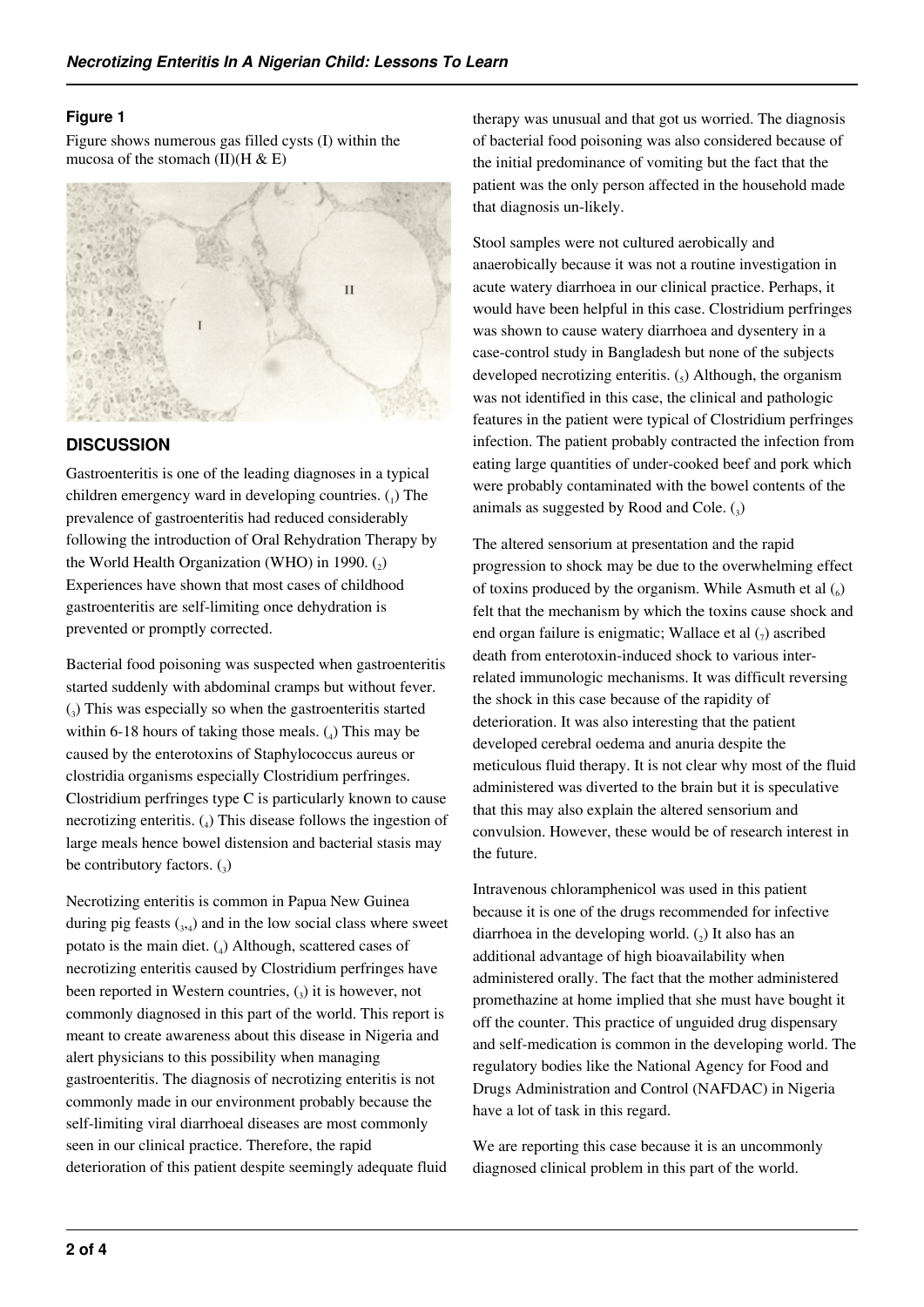Awareness needs to be created about this infection because it can readily be passed for the usual viral gastroenteritis that is commonly seen in clinical practice, hence may be repeatedly missed. In addition, efforts must be made to address the problem of cultural disapproval of post-mortem examination in this part of the world in order to unravel the causes of death. This would improve the knowledge of the physicians and inform the general populace about the need to institute preventive strategies.

Food handlers and the general populace must understand the dangers involved in serving and consuming under-cooked meat. Fast foods and food left over must be re-warmed prior to consumption. Specifically, the culture of warming foods to at least 75°C in order to destroy toxins and storing them to below 4°C to prevent toxin production must be adopted. Public health departments may also need to re-institute the sanitary inspectorate system whereby physical inspection and certification of foods meant for public consumption are compulsory.

# **CORRESPONDENCE TO**

Dr. TA Aladekomo. Department of Paediatrics and Child Health, Obafemi Awolowo University, Ile-Ife, Nigeria.

#### **References**

1. Adeyokunnu AA, Taiwo O, Antia AU. Childhood mortality among 22,225 consecutive admissions in the University College Hospital,Ibadan. Nig J Paediatr 1980:7:7-15.

2. World Health Organisation (1990). Readings on Diarrhoea. Student Manual. Reproduced for use in Nigeria by UNICEF. Reviewed by Drs Abiodun P O and Grange A O.

3. Rood JI and Cole ST. Molecular genetics and pathogenesis of Clostridium perfringes. Microbiol Rev. 1991; 55: 621

4. Brooks GF, Butel JS, Ornstol LN, Jawetz E, Melnick JL, Adelberg EA. Spore forming gram-positive bacilli and clostridium species. In: Jawetz E, Melnick JL, Adelberg eds. Medical Microbiology. Connecticut. Appelation and Lange 1991: 130-134.

5. Banik AK, Ahmed T, Zaman A, Kay BA. Clostridium perfringes type C in bloody and watery diarrhoea in Bangladesh. Trop Geogr 42: 123-7.

6. Asmuth DM, Olson RD, Hackett, Bryant AE, Tweten RK Tso JY, Zollman T Stevens DL. Effects of Clostridium perfringes recombinant and crude phospholipase C and theta-toxin on rabbit haemodynamic parameters. Journal of Infectious Diseases. 1995:1317-23

7. Wallace FM, Mach Keller AM, Lindsay JA. Evidence for Clostridium perfringes enterotoxin inducing a mitogenic and cytokine response in vitro and in vivo. Current Microbiology 1999:96-100.